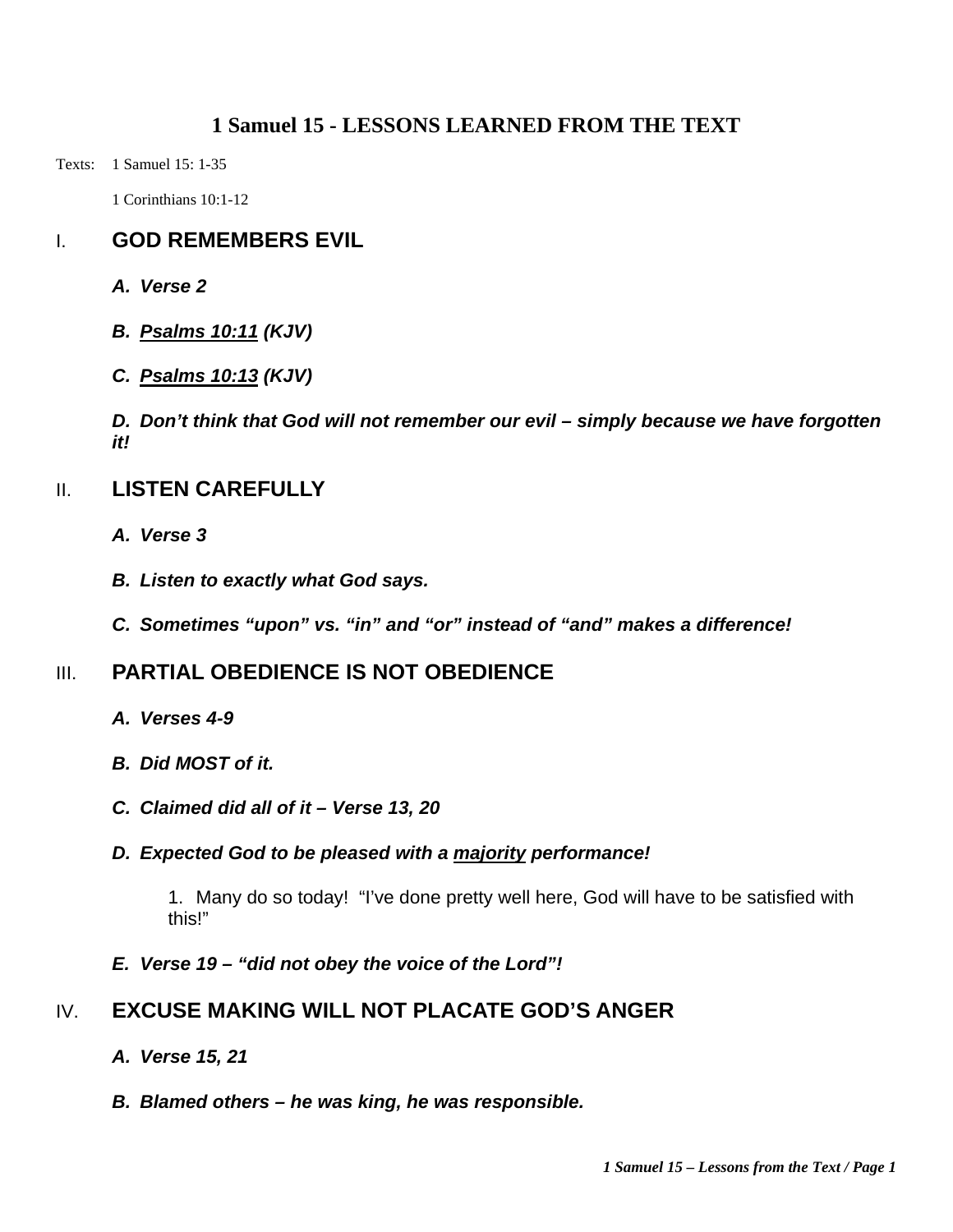- *C. "the rest have we utterly destroyed" (everything that was vile and refuse")*
- *D. Verse 9 said they "would not utterly destroy" "utterly" = "devote"?*
- *E. Result? Verse 22, 26, 35*

### V. **PRINCIPLE OF PRESUMPTIOUS SIN**

- *A. Verses 14-15, 21*
- *B. Saul presumed to design "acceptable" worship to God.*

#### *C. Many do similar thing today.*

- 1. Instruments of music.
- 2. Incense.
- 3. Sacred "signs"
- 4. Special "sacraments"
- 5. Brethren altering God's design in organization and work, calling it "good."

# VI. **FAILURE TO OBEY IS REBELLION**

- *A. Verse 23*
- *B. Note "stubbornness" I'll show you that I'll do it my way!*
- *C. This attitude manifests itself in trying to live as close to the world as possible!* 
	- 1. In dress, speech, and actions!
	- 2. This is the person asking, "how long is long and how short is short?"

#### *D. Rebellion is as the sin of witchcraft – a capitol crime in O.T. times!*

# VII. **TO OBEY IS BETTER THAN SACRIFICE**

*A. Verse 22* 

# *B. Reminds us again that what God says He wants is what is important! God doesn't accept less than He requires!*